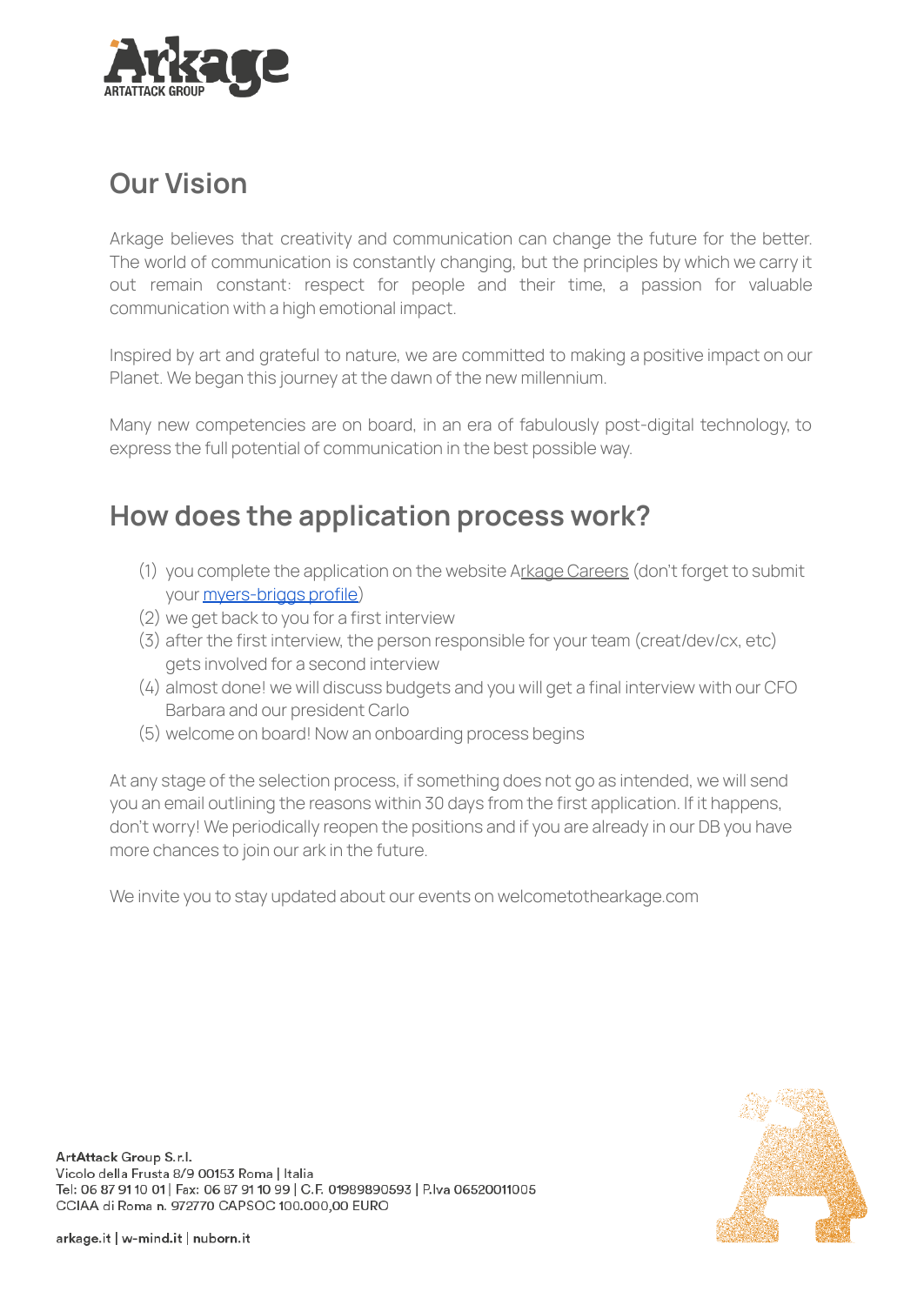

Please check the next page to know what we are looking for.

## Arkage is looking for a **Web Content Editor**, is that you?

### **Duties and Responsibilities**

The candidate will immediately join a structured team, starting to work on international clients.

The main areas of responsibility will be:

- Creating, editing, and reviewing web pages in the CMS environment
- Use a variety of programming languages to create user-friendly web pages
- Ensuring that the webpages are usable and accessible accordingly to the standards of the World Wide Web Consortium (W3C)
- Ensuring websites are accessible across many platforms, including laptops and smartphones
- Testing websites for ease of use, speed, and other quality factors
- Bug fixing
- Developing reusable forms for landing pages and website sections
- Working in a multidisciplinary team with other professionals such as back-end developers and web designers
- Accurately communicate progress regularly to the Team Leader
- English Proficiency

#### **Skills and Qualifications**

- Knowledge in HTML5 and CSS3
- Knowledge of Core Media Studio or other CMS
- Experience in using JavaScript and its frameworks such as jQuery
- Understanding of modern coding practice, web standards, and responsive design